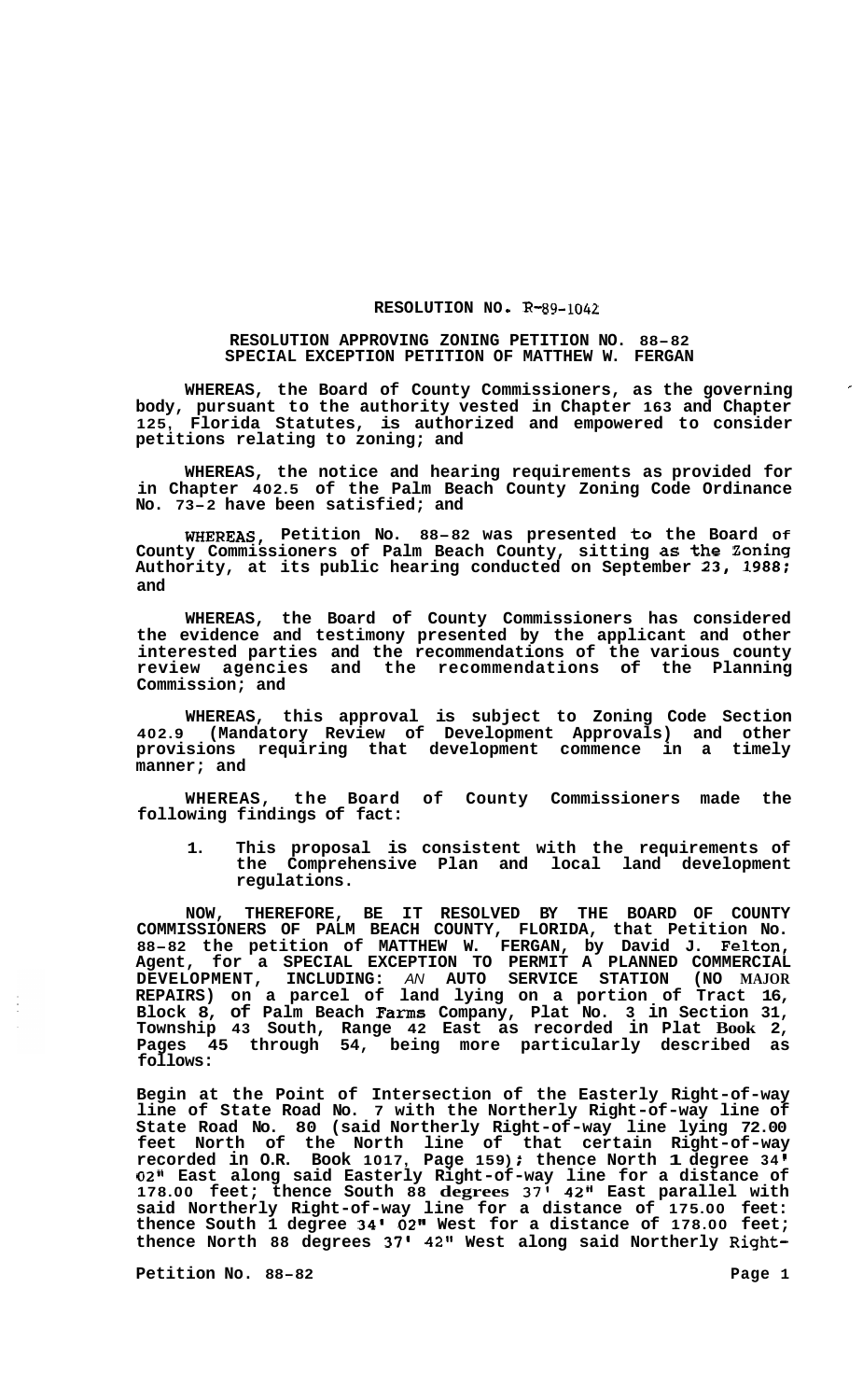**of-Way line for a distance of 175.00 feet to the Point of Beginning, being located on the northeast corner of the intersection of State Road 7 (US 441) and Southern Boulevard (SR**  *80),* **in a CG-General Commercial Zoning District, was approved as advertised, subject to the following conditions:** 

- **1. Prior to certification, the site plan shall be amended to indicate the following:** 
	- **(a) The required five (5) car stacking distances for all drive-up units. The stacking distances shall be characteristic of how traffic would ordinarily access each drive-up unit:**
	- The required perimeter landscape buffers to be  $(b)$ shown:
	- **(c) The required perimeter landscape trees and hedge;**
	- **(d) Graphic depiction of the transfer of all interior landscape square footage to perimeter: and**
	- **(e) Relocate the handicap space to an area adjacent to the convenience store.**
- **2. All proposed structures shall meet the required setbacks.**
- **3. The site plan shall be redesigned to allow for the reduction of the number of pump islands and the elimination of the car wash. The intensity of this use shall be reduced to accommodate the required stacking distances for each gasoline pump island and circulation, Section 500.17. L. (Stacking) and an upgrade in landscaping to meet Code requirements of Section 500.35. (Landscape Code)** .
- **4. The stacking lanes shall be designed so as not to interfere with the back-up distance of required parking stalls, pedestrians or other traffic utilizing the site.**
- *5.*  **Use of the site shall be limited to gasoline sales, with an associated 920 square foot convenience store, and a maximum of four (4) gasoline dispensers.**
- *6.*  **There shall be no outdoor storage of vehicles or disassembled vehicle parts on-site.**
- *7.*  **Vehicle parking shall be limited to the parking spaces designated on the approved site plan. No parking of vehicles is to be permitted in landscape areas, rights- of-way, or interior drives.**
- *8.*  **Outdoor lighting used to illuminate the premises shall be low intensity and directed away from adjacent properties and streets, shining only on the subject site.**

**Petition No. 88-82 Page 2**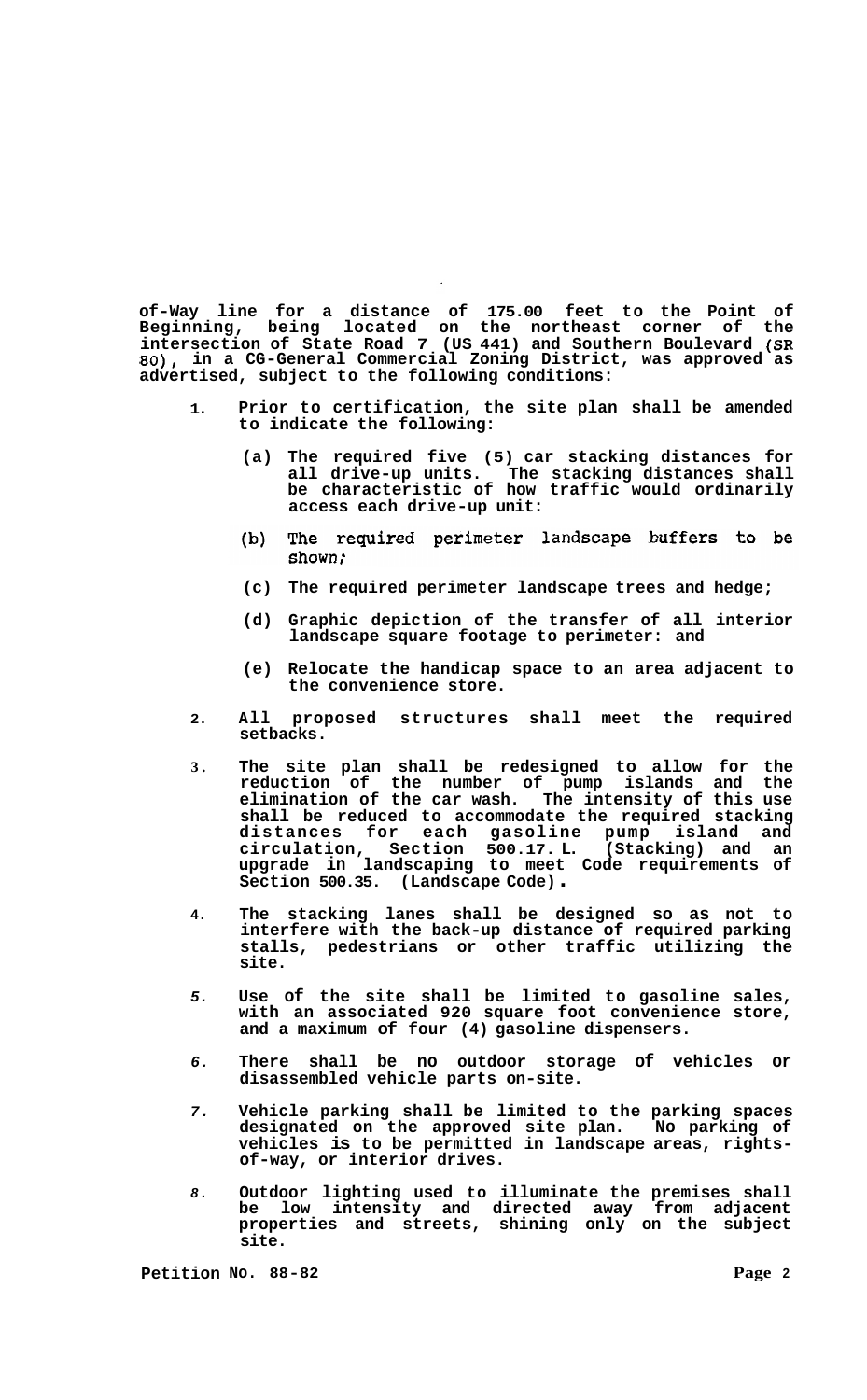- **9. No** off-premise signs shall be permitted on-site.
- **10.** Once the right-of-way is conveyed for Southern Boulevard and at such time construction for Southern Boulevard commences, the **use of** the site shall cease and all improvements shall be removed.
	- **11.** Generation and disposal of hazardous effluents into sanitary sewerage system shall be prohibited unless adequate pretreatment facilities approved by the Florida Department **of** Environmental Regulation **(FDER)**  and Agency responsible for sewage works are constructed and used by project tenants or owners generating such effluents.
- **12.** Sewer service is available to the property. Therefore, no septic tank shall be permitted on the site.
- **13.** Water service is available to the property. Therefore, no well shall be permitted on the site to provide potable water.
- **14.** The developer shall provide discharge control and treatment for the stormwater runoff in accordance with all applicable agency requirements in effect at the time of the permit application. However, at a minimum, this development shall retain onsite the stomwater runoff generated by a three **(3)** year-one **(1)** hour storm with a total rainfall of **3** inches as required by the Permit Section, Land Development Division. In the event that the subject site abuts a Department of Transportation maintained roadway, concurrent approval from the Florida Department of Transportation will also be required. The drainage system shall be maintained in an acceptable condition as approved by the County Engineer. In the event that the drainage system is not adequately maintained as determined by the County Engineer, this matter will be referred to the Code Enforcement Board for enforcement.
- **15.** The developer shall design the drainage system such that storm water runoff from the parking areas and paved surfaced area shall be separate from those areas which may contain hazardous **or** undesirable waste from the proposed site.
- **16.** The property owner shall reserve for future dedication:
	- **a.** Southern Boulevard, **220** feet north of the existing south right-of-way line of Southern Boulevard; and
	- **b.** State Road *7,* a total of **160** feet right-of-way on an alignment approved by the County Engineer

All free **of** all encumbrances and encroachments. Petitioner shall provide Palm Beach County with sufficient documentation acceptable **to** the Right **of** Way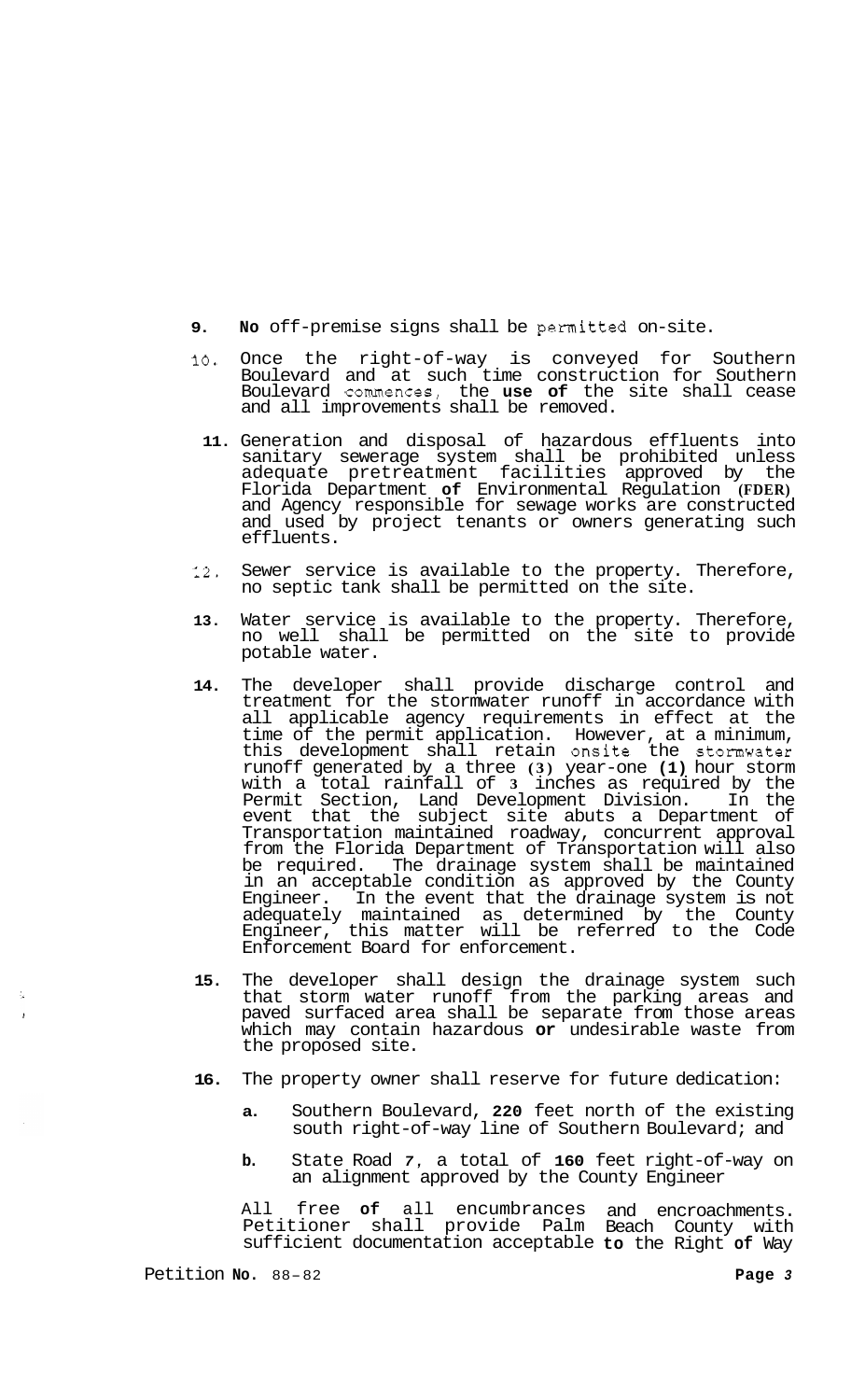Acquisition Section to ensure that the property is free of all encumbrances and encroachments. Right-of-way conveyances shall also include "Safe Sight Corners" where appropriate at intersections as determined by the County Engineer.

Prior to site plan certification, petitioner shall execute the agreement received and filed at the September **23, 1988** Board of County Commissioners (Zoning Authority) hearing regarding the ultimate **220**  feet **of** right-of-way.

- **17.** The property owner shall pay a Fair Share Fee in the amount and manner required by the "Fair Share Contribution for Road Improvements Ordinance" as it presently exists or as it may from time to time be amended. The Fair Share Fee for this project presently is **\$14,868.00 (555** trips **X \$26.79** per trip).
- **18.** In addition the petitioner shall contribute the amount **of \$2,231.00 as** established in Article V Section **3**  (Insignificant Project Standard) of the Traffic Performance Standards Code. These total funds of **\$2,231.00** shall be paid prior to the issuance of the first building permit.
- **19.** Failure to comply with the conditions herein may result in the denial or revocation of a building permit: the issuance of a stop work order: the denial of a Certificate of Occupancy on any building or structure: or the denial or revocation of any permit or approval for any developer-owner, commercial-owner, lessee, or user of the subject property. Appeals from such action may be taken to the Palm Beach County Board of Adjustment or as otherwise provided in the Palm Beach County Zoning Code. Violations of the conditions herein shall constitute violations **of** the Palm Beach County Zoning Code.